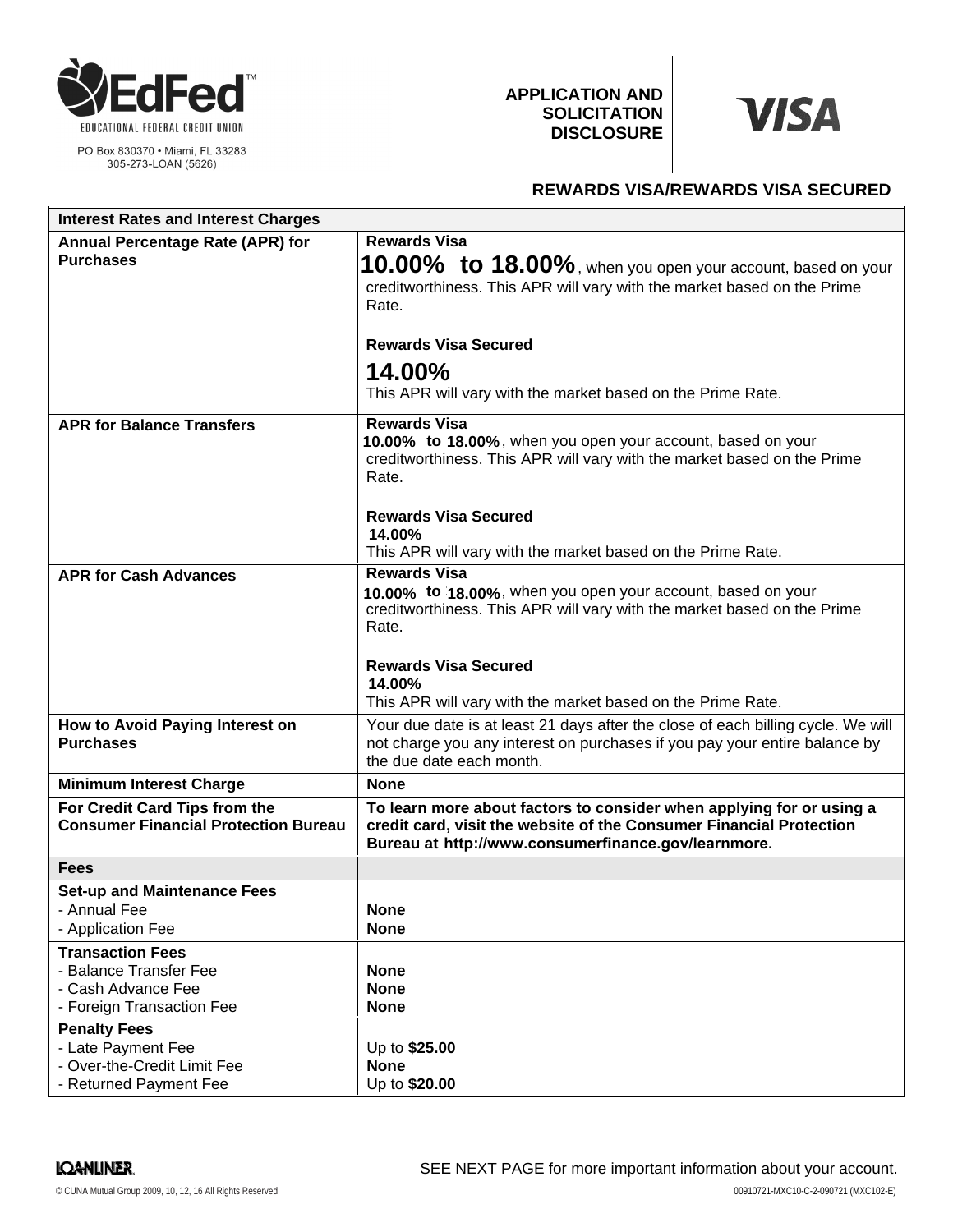## **How We Will Calculate Your Balance:**

We use a method called "average daily balance (including new purchases)."

#### **Effective Date:**

The information about the costs of the card described in this application is accurate as of: This information may have changed after that date. To find out what may have changed, contact the Credit Union.

**For California Borrowers, the Rewards Visa and Rewards Visa Secured are secured credit cards. Credit extended under this credit card account is secured by various personal property and money including, but not limited to: (a) any goods you purchase with this account, (b) any shares you specifically pledge as collateral for this account on a separate Pledge of Shares, (c) all shares you have in any individual or joint account with the Credit Union excluding shares in an Individual Retirement Account or in any other account that would lose special tax treatment under state or federal law, and (d) collateral securing other loans you have with the Credit Union excluding dwellings.** 

# **Other Fees & Disclosures:**

Late Payment Fee:

\$25.00 or the amount of the required minimum payment, whichever is less, if you are four or more days late in making a payment.

Returned Payment Fee: \$20.00 or the amount of the required minimum payment, whichever is less.

Card Replacement Fee: \$10.00.

Document Copy Fee: \$2.00.

Rush Fee: \$25.00.

Statement Copy Fee: \$2.00.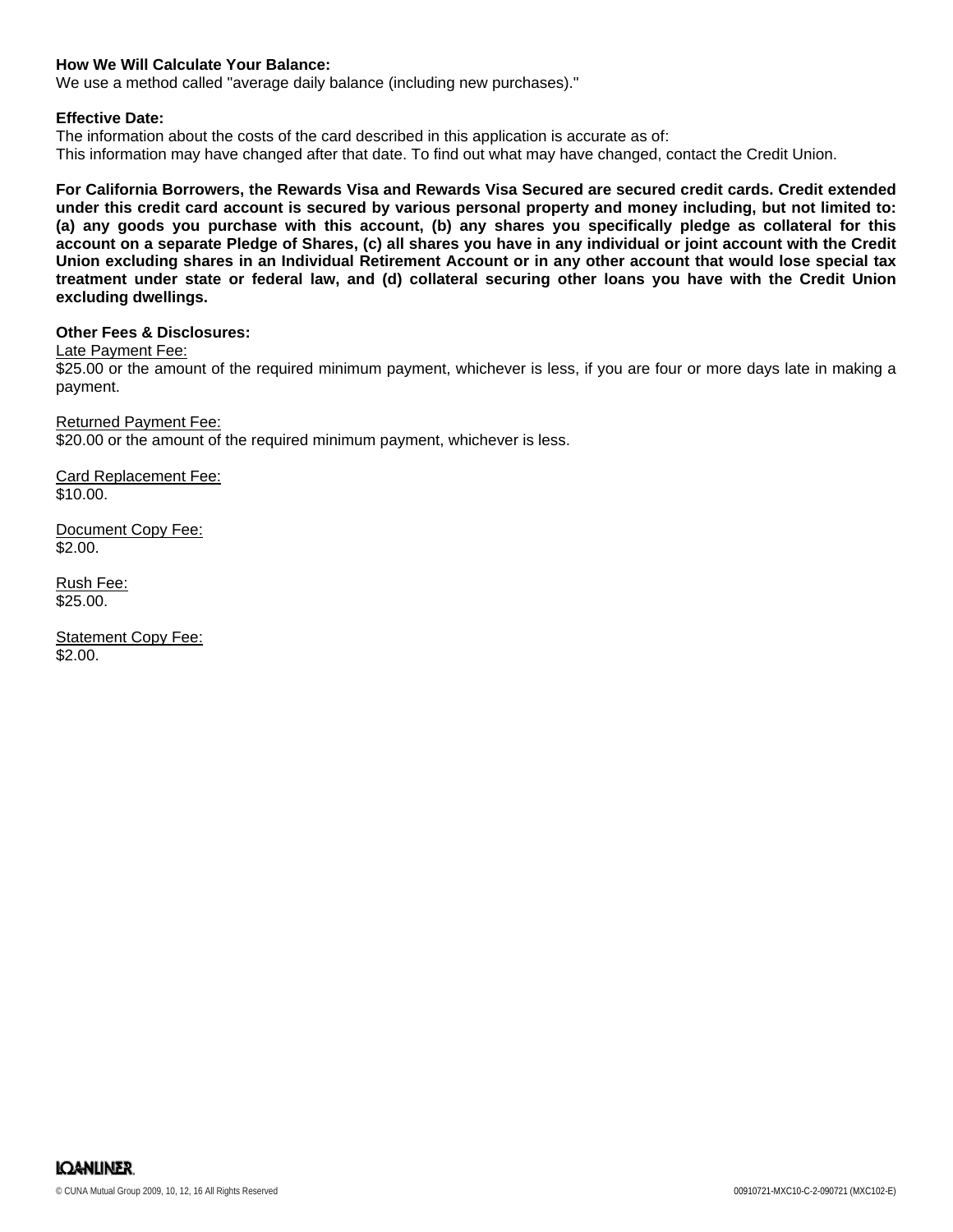

PO Box 830370 · Miami, FL 33283 305-273-LOAN (5626)

# **CONSUMER CREDIT CARD AGREEMENT AND DISCLOSURE**



# **REWARDS VISA/REWARDS VISA SECURED**

This Consumer Credit Card Agreement and Disclosure together with the Account Opening Disclosure and any other Account opening documents or any subsequent documents provided to You related to this Account (hereinafter collectively referred to as "Agreement") govern the terms and conditions of this Account. "We," "Us," "Our" and "Ours" and "Credit Union" refers to Educational Federal Credit Union with which this Agreement is made. "You," "Your," and "Yours" refers to each applicant and co-applicant for the Account; any person responsible for paying the Account; and anyone You authorize to use, access or service the Account. "Card" means the Visa® credit card and any other access devices, duplicates, renewals, or substitutions, the Credit Union issues to You. "Account" means the line of credit established by this Agreement and includes Your Card.

#### **SECURITY INTEREST**

You grant the Credit Union a security interest under the Uniform Commercial Code and under any common law rights the Credit Union may have in any goods You purchase.

If You give the Credit Union a specific pledge of shares by signing a separate pledge of shares, Your pledged shares will secure Your Account. You may not withdraw amounts that have been specifically pledged to secure Your Account until the Credit Union agrees to release all or part of the pledged amount.

**You grant Us a security interest in all individual and joint share and/or deposit accounts You have with Us now and in the future to secure Your credit card Account. Shares and deposits in an IRA or any other account that would lose special tax treatment under state or federal law if given as security are not subject to the security interest You have given in Your shares and deposits. You may withdraw these other shares unless You are in default. When You are in default, You authorize Us to apply the balance in these accounts to any amounts due. For example, if You have an unpaid credit card balance, You agree We may use funds in Your account(s) to pay any or all of the unpaid balance.** 

Unless otherwise prohibited by federal and/or state law, collateral securing other loans You have with the Credit Union may also secure this loan, except that a dwelling will never be considered as security for this Account, notwithstanding anything to the contrary in any other Agreement.

**1. USING YOUR ACCOUNT —** By using the Account or keeping the Card, You agree to the terms of this Agreement. You agree to use Your Account in accordance with this Agreement. Your Account must only be used for lawful transactions.

**2. CREDIT LIMIT —** We may establish a credit limit as part of this Agreement, which You promise not to exceed. If You exceed the credit limit, You promise to repay immediately the amount which exceeds the credit limit, including amounts due to finance charges, fees or other charges. You may request a credit limit increase on Your Account only by a method acceptable to the Credit Union. We may increase or decrease Your credit limit, refuse to make an advance and/or terminate Your Account at any time for any reason permitted by law.

**3. REPAYMENT —** You promise to repay all amounts You owe under this Agreement. Your promise to repay includes all transactions made to Your Account by You or anyone You authorize to use Your Account as well as all interest charges and fees.

For each billing period, You must pay at least the Minimum Payment Due by the Payment Due Date.

The Minimum Payment Due is 1.50% of Your total New Balance, or \$25.00, whichever is greater, plus any amount past due and any amount by which You have exceeded Your applicable credit limit. If Your total New Balance is less than \$25.00, then Your Minimum Payment Due is the amount of the total New Balance.

You may pay more frequently, pay more than the Minimum Payment Due or pay the total New Balance in full.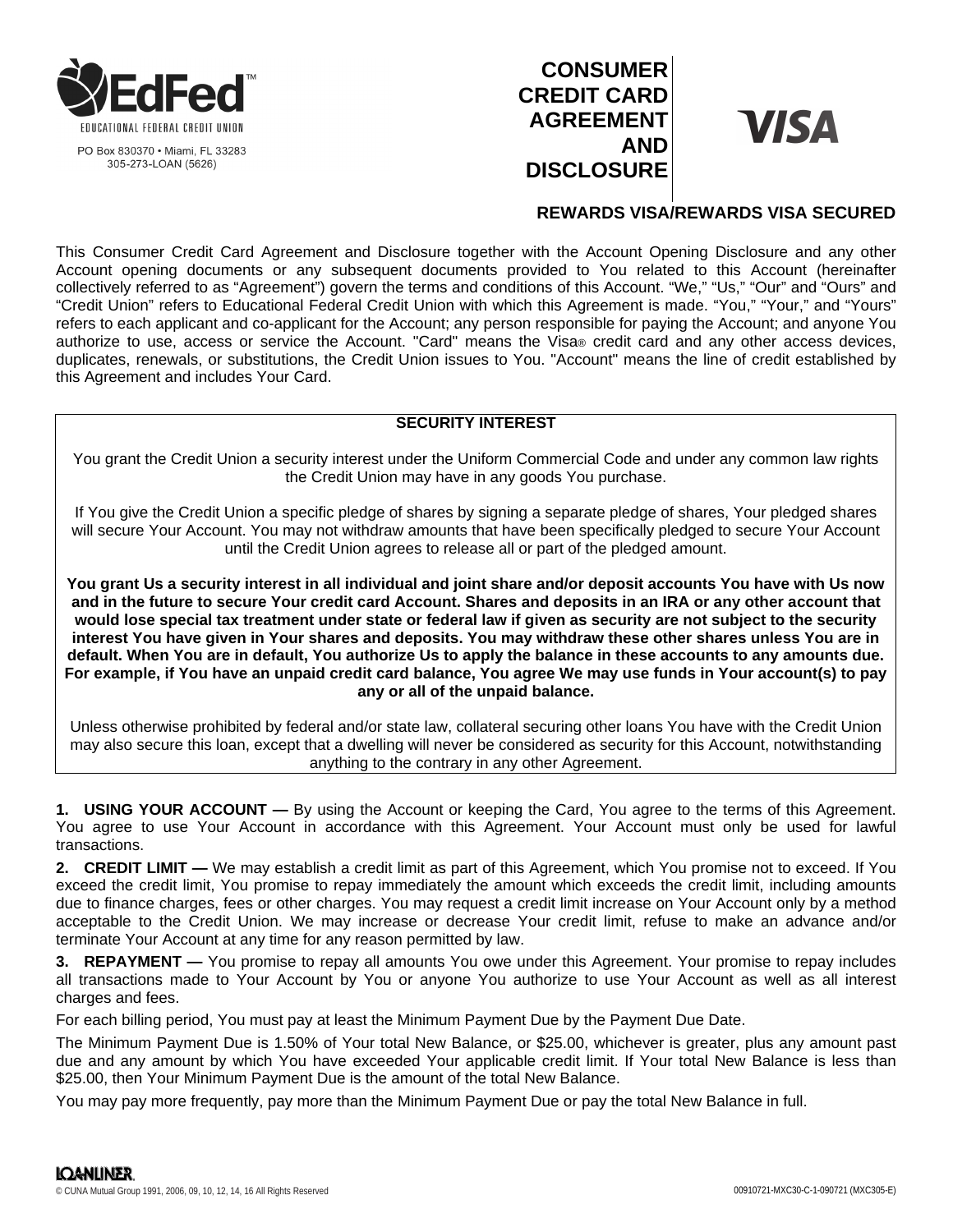If You make extra or larger payments, You are still required to make at least the Minimum Payment Due each month Your Account has a balance (other than a credit balance). The Credit Union may delay replenishing Your credit limit until the date the payment is posted or the Credit Union confirms the payment has cleared.

Your payment of the required Minimum Payment Due may be applied to what You owe the Credit Union in any manner the Credit Union chooses, as permitted by applicable law. If You make a payment in excess of the required Minimum Payment Due, the Credit Union will allocate the excess amount first to the balance with the highest annual percentage rate ("APR") and any remaining portion to the other balances in descending order based on applicable APR, unless otherwise prescribed by applicable law. We may accept checks marked "payment in full" or with words of similar effect without losing any of Our rights to collect the full balance of Your Account with Us.

**4. INTEREST AND FINANCE CHARGES —** We will begin charging You interest on purchases on the date the transaction is posted to Your Account. We will begin charging You interest on cash advances and balance transfers on the date of the transaction or the first day of the billing cycle in which the transaction is posted to Your Account, whichever is later (transaction date). However, We will not charge You any interest on new purchases if Your Account had a zero or credit balance at the beginning of that billing cycle, or You paid the entire new balance on the previous cycle's billing statement by the Payment Due Date of that statement. To avoid an additional finance charge on the balance of purchases, You must pay the entire new balance on the billing statement by the Payment Due Date of that statement.

## **How We Calculate Your Balance:**

Interest charges on Your Account are calculated separately for purchases, balance transfers and cash advances ("Transaction Type"). We figure the interest charge for each Transaction Type by applying the periodic rate to each corresponding "average daily balance." To get the "average daily balance" for a Transaction Type We take the beginning balance for that Transaction Type each day, add any new transactions of that type, and subtract any unpaid interest or other finance charges and any applicable payments or credits. This gives Us the daily balance for each Transaction Type. Then, for each Transaction Type, We add up all the daily balances for the billing cycle and divide each total by the number of days in the billing cycle. This gives Us the "average daily balance" for each Transaction Type.

**5. FEES —** In addition to the periodic rate, additional fees may be imposed on Your Account. If applicable to Your Account, the fee amounts and explanations are disclosed on the Account Opening Disclosure accompanying this Agreement.

**6. FOREIGN TRANSACTIONS —** Purchases and cash advances made in foreign currencies will be debited from Your Account in U.S. dollars. The exchange rate between the transaction currency and the billing currency used for processing international transactions is a rate selected by Visa from a range of rates available in wholesale currency markets for the applicable transaction date, which rate may vary from the rate Visa itself receives, or the rate mandated by the government or governing body in effect for the applicable transaction date. The exchange rate used on the transaction date may differ from the rate that would have been used on the processing date or cardholder statement posting date.

**7. AUTHORIZATIONS —** We do not guarantee authorization of a transaction, either by Us or by a third party, even if You have sufficient credit available. You agree that We will not be liable for failing to give an authorization. We also reserve the right to limit the number of transactions that may be approved in one day. We reserve the right to deny certain transactions for any reason and at Our sole discretion, including for default, suspected fraudulent or unlawful activity, internet gambling or any indication of increased risk related to the transaction or the Account. You agree that We have no requirement to notify You of the specific reason We denied a transaction. If We detect unusual or suspicious activity, We may suspend Your credit privileges until We can verify the activity, or We may close the Account.

**8. INFORMATION UPDATING SERVICE AND AUTHORIZATIONS —** If You have authorized a merchant to bill charges to Your Card on a recurring basis, it is Your responsibility to notify the merchant in the event Your Card is replaced, Your Account information (such as Card number or expiration date) changes, or Your Account is closed. However, if Your Card is replaced or Your Account information changes, You authorize Us, without obligation on Our part, to provide the updated Account information to the merchant in order to permit the merchant to bill recurring charges to Your Card. You authorize Us to apply such recurring charges to Your Card until You notify Us that You have revoked authorization for the charges to Your Card.

Your Card is automatically enrolled in an information updating service. Through this service, Your updated Account information (such as Card number or expiration date) may be shared with participating merchants to facilitate continued recurring charges. Updates are not guaranteed before Your next payment to a merchant is due. You are responsible for making direct payment until recurring charges resume. To revoke Your authorization allowing Us to provide updated Account information to a merchant, please contact Us.

**9. PREAUTHORIZED CHARGES —** We may suspend preauthorized recurring charges with merchants if, for example, Your Card is lost or stolen, You default, or We change Your Account for any reason. If preauthorized recurring charges are suspended, You are responsible for making direct payment for such charges until You contact the merchant to reinstate recurring charges.

**10. DEFAULT —** You will be in default under this Agreement if You fail to pay the Minimum Payment Due by its Payment Due Date; pay by a check or similar instrument that is not honored or that We must return because it cannot be processed; pay by automatic debit that is returned unpaid; make any false or misleading statements in any credit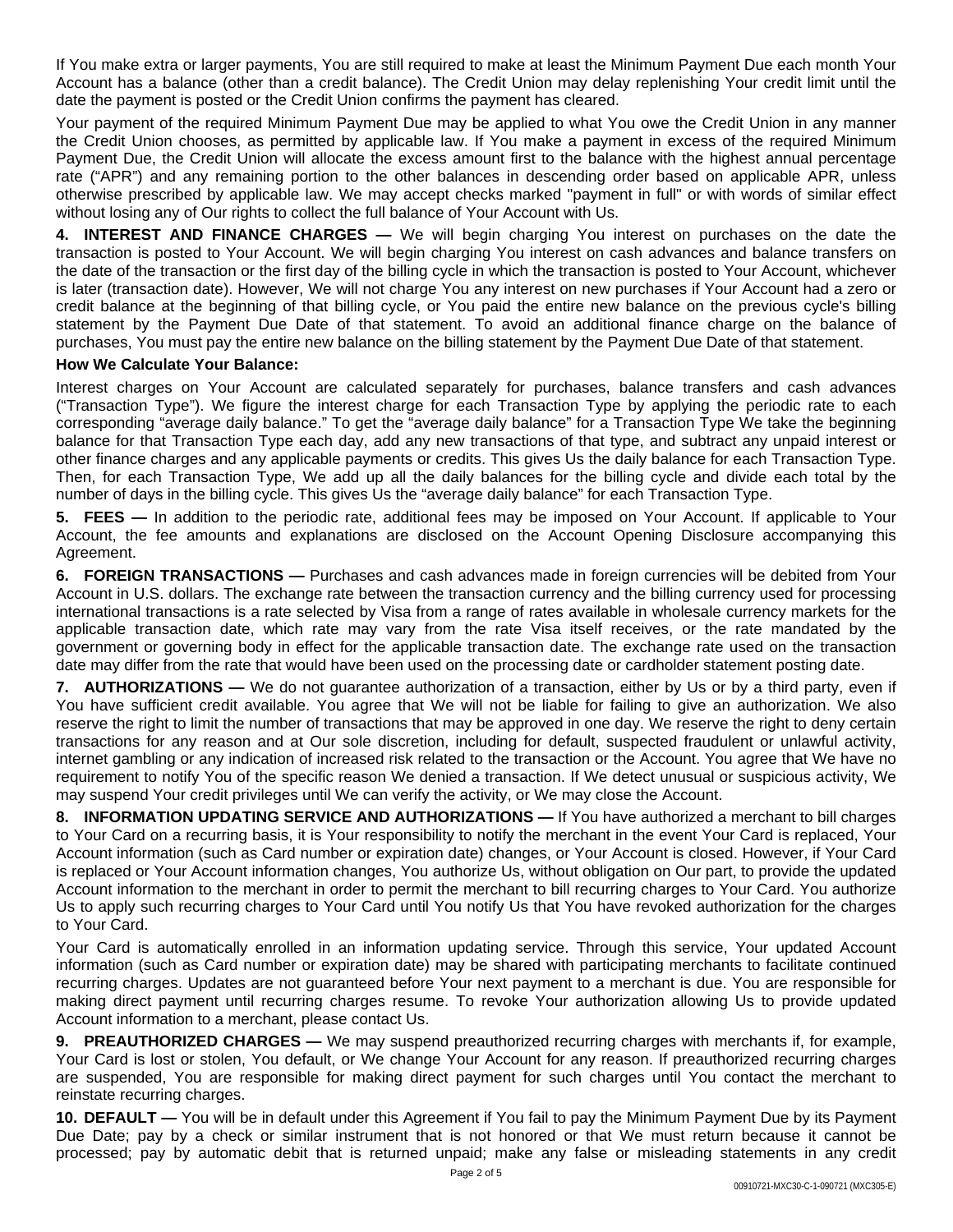application or credit update; file for bankruptcy; or die. You will also be in default if You fail to comply with the terms of this Agreement or any other agreement You have with Us.

If You default, We may close Your Account and require You to pay any unpaid balance immediately, subject to applicable law. In this Agreement and on Your Credit Card Application, You gave Us a security interest in all individual or joint share and/or deposit accounts with the Credit Union and authorized Us, if You defaulted, to apply the balance in these accounts to any amounts due. You agree We may rely on Your agreement and authorization to, upon Your default, apply any balance to any amounts due on Your Account.

In the event that any suit is filed against the Credit Union with respect to this Agreement, or any credit card issued under this Agreement, the suit shall only be brought in the courts of the state of Florida.

**11. LIABILITY FOR UNAUTHORIZED USE-LOST/STOLEN CARD NOTIFICATION —** If You notice the loss or theft of Your credit card or a possible unauthorized use of Your Card, You should call Us immediately at 1-305-270-5254, or tollfree at 1-844-645-CARD (2273). You may also place a collect call from anywhere in the world by dialing +1-303-967- 1090.

You will not be liable for any unauthorized use that occurs after You notify Us. You may, however, be liable for unauthorized use that occurs before Your notice to Us. You will have no liability for unauthorized use unless You are found to be fraudulent or negligent in the handling of Your Account or Card. In any case, Your liability for unauthorized transactions will not exceed \$50.

**12. CHANGING OR TERMINATING YOUR ACCOUNT —** As permitted by law, the Credit Union may change the terms of this Agreement and any attached Disclosure from time to time. Notice of any change will be given in accordance with applicable law. To the extent permitted by law, changes to the Agreement may apply to Your existing account balance as well as to future transactions.

**Arizona, California, Idaho, Louisiana, New Mexico, Nevada, Texas, Washington, and Wisconsin Residents -** Either You, Your spouse or the Credit Union may terminate this Agreement at any time, but termination by You, Your spouse or the Credit Union will not affect Your obligation to pay the account balance plus any finance and other charges You or Your spouse owe under this Agreement. Your obligation to pay the account balance plus any finance and other charges You owe under this agreement are subject to all applicable laws and regulations regarding repayment requirements. The Card or Cards You receive remain the property of the Credit Union and You must recover and surrender to the Credit Union all Cards upon request or upon termination of this Agreement whether by You or the Credit Union.

**Residents of all other states -** Either You or the Credit Union may terminate this Agreement at any time, but termination by You or the Credit Union will not affect Your obligation to pay the account balance plus any finance and other charges You owe under this Agreement. Your obligation to pay the account balance plus any finance and other charges You owe under this agreement are subject to all applicable laws and regulations regarding repayment requirements. The Card or Cards You receive remain the property of the Credit Union and You must recover and surrender to the Credit Union all Cards upon request or upon termination of this Agreement whether by You or the Credit Union.

**13. AUTHORIZED USERS —** Upon Your request, We may issue additional Cards for authorized users that You designate. You must notify Us in writing of any termination of an authorized user's right to access Your Account. Your notice must include the name of the authorized user and Your Account number and/or any subaccount number issued to the authorized user along with the authorized user's Card and any convenience or other access checks issued to the authorized user. If You cannot return the authorized user's Card or access checks and if You request Your Account to be closed, We will close Your Account and You may apply for a new Account. Alternatively, We may, at Our sole discretion, issue You a new Account number and a new Card.

**14. CREDIT REPORTS AND NOTICE OF NEGATIVE INFORMATION —** You authorize the Credit Union to obtain credit reports and any other information We may need to verify Your identity and use of the Account when opening Your Account and for any update, increase, renewal, extension, collection or review of Your Account. You authorize the Credit Union to disclose information regarding Your Account to credit bureaus and creditors who inquire about Your credit standing.

**15. JOINT ACCOUNTS —** If this is a joint Account, each of You will be individually and jointly responsible for paying all amounts owed under this Agreement. This means that the Credit Union can require any one of You individually to repay the entire amount owed under this Agreement. Each of You authorizes the other(s) to make transactions on the Account individually. Any one of You may terminate the Account and the termination will be effective as to all of You.

**16. EFFECT OF AGREEMENT —** This Agreement is the contract which applies to all transactions on Your Account even though the sales, cash advances, credit or other slips You sign or receive may contain different terms.

**17. SEVERABILITY AND FINAL EXPRESSION —** This Agreement is the final expression of the terms and conditions of Your Account. This written Agreement may not be contradicted by evidence of any alleged oral Agreement. Should any part of this Agreement be found to be invalid or unenforceable, all other parts of this Agreement shall remain in effect and fully enforceable to the fullest extent possible under this Agreement.

**18. ILLEGAL TRANSACTIONS PROHIBITED —** You agree that You will not use Your Card for any transaction, including any type of electronic gambling transaction through the Internet, that is illegal under applicable federal, state, or local law.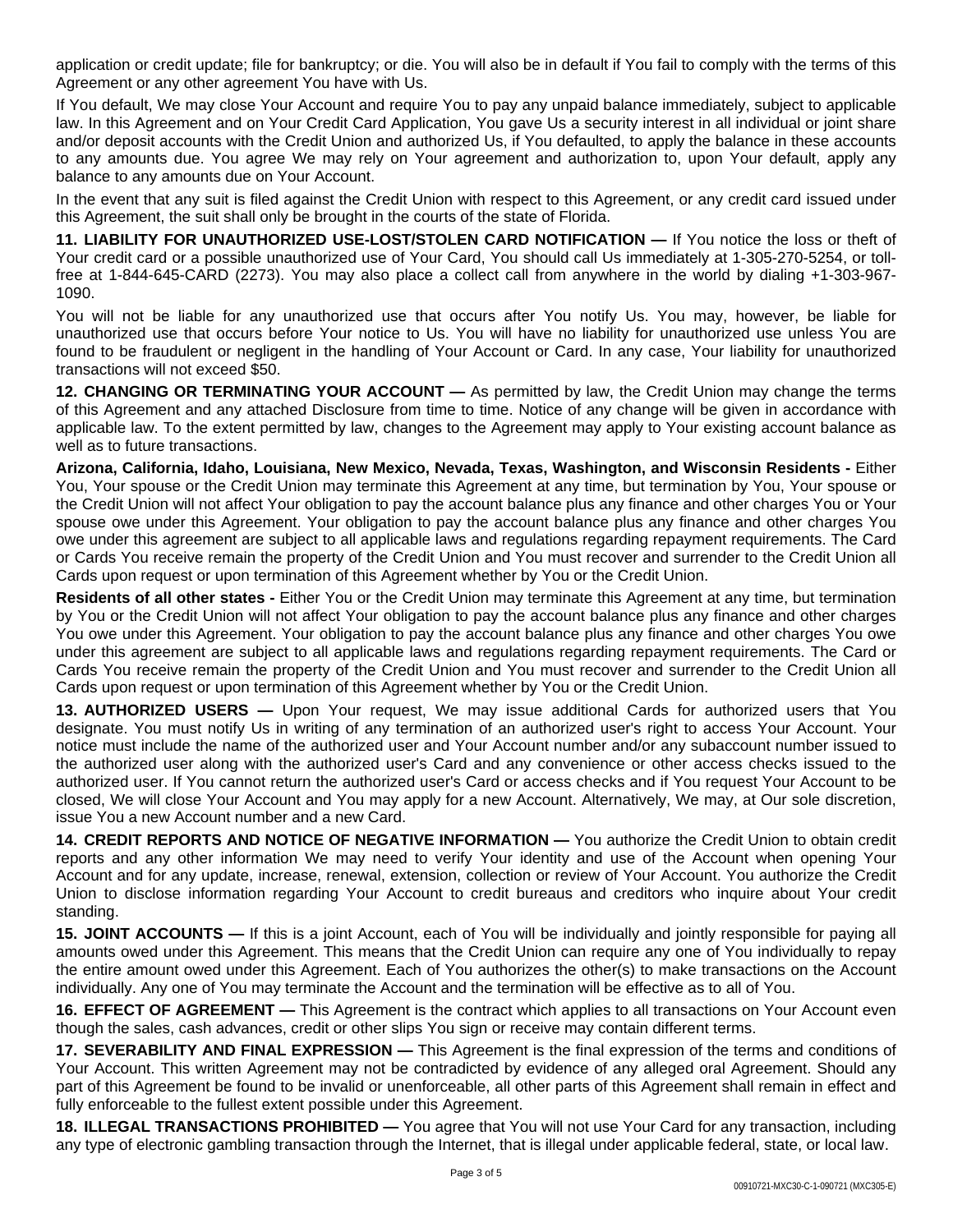Even if You use Your Card for an illegal transaction, You will be responsible for all amounts and charges incurred in connection with the transaction. This paragraph shall not be interpreted as permitting or authorizing any transaction that is illegal.

**19. APPLICABLE LAW —** The terms and enforcement of this Agreement shall be governed by federal law and the law of Florida.

**20. ENFORCING THIS AGREEMENT —** We can delay in enforcing or fail to enforce any of Our rights under this Agreement without losing them.

**21. COLLECTION COSTS —** If We refer collection of Your Account to a lawyer who is not Our salaried employee, You are liable for any reasonable attorney's fees We incur, plus the costs and expenses of any legal action, as further disclosed on this Agreement, or to the extent allowed by law.

**22. ASSIGNMENT —** We may assign any or all of Our rights and obligations under this Agreement to a third party.

**23. CALIFORNIA RESIDENTS —** A married applicant may apply for a separate Account. Applicants: 1) may, after credit approval, use the credit card Account up to its credit limit; 2) may be liable for amounts extended under the plan to any joint applicant. As required by law, You are hereby notified that a negative credit report reflecting on Your credit record may be submitted to a credit reporting agency if You fail to fulfill the terms of Your credit obligations.

**24. FLORIDA RESIDENTS — You (borrower) agree that, should We obtain a judgment against You, a portion of Your disposable earnings may be attached or garnished (paid to Us by Your employer), as provided by Florida and Federal law.** 

**25. MARYLAND RESIDENTS —** To the extent, if any, that Maryland law applies to Your Account, We elect to offer Your Card Account pursuant to Title 12, Subtitle 9 of the Maryland Commercial Law Article.

**26. MISSOURI RESIDENTS — Oral Agreements or commitments to loan money, extend credit or to forbear from enforcing repayment of a debt including promises to extend or renew such debt are not enforceable. To protect You (borrower(s)) and Us (creditor) from misunderstanding or disappointment, any Agreements We reach covering such matters are contained in this writing, which is the complete and exclusive statement of the Agreement between Us, except as We may later agree in writing to modify it.** 

**27. NEW YORK RESIDENTS —** We may obtain a credit report in connection with this Account, including for any review, modification, renewal or collections associated with this Account. Upon Your request, You will be informed whether such report was requested and, if so, the name and address of the consumer reporting agency furnishing the report. New York residents may contact the New York State Department of Financial Services at 800.342.3736 or<www.dfs.ny.gov> to obtain a comparative listing of credit card rates, fees and grace periods.

**28. OHIO RESIDENTS** — The Ohio laws against discrimination require that all creditors make credit equally available to all creditworthy customers and that credit reporting agencies maintain separate credit histories on each individual upon request. The Ohio Civil Rights Commission administers compliance with this law.

**29. SOUTH DAKOTA RESIDENTS —** If You believe there have been any improprieties in making this loan or in the lender's loan practices, You may contact the South Dakota Division of Banking at 1601 N. Harrison Ave, Suite 1, Pierre, SD 57501, or by phone at 605.773.3421.

**30. WISCONSIN RESIDENTS —** If You are married, please contact Us immediately upon receipt of this Agreement at the address or phone number listed on this Agreement and provide Us with the name and address of Your spouse. We are required to inform Your spouse that We have opened an Account for You.

**31. NOTICE TO UTAH BORROWERS —** This written Agreement is a final expression of the Agreement between You and the Credit Union. This written Agreement may not be contradicted by evidence of any oral Agreement. As required by law, You are hereby notified that a negative credit report reflecting on Your credit record may be submitted to a credit reporting agency if You fail to fulfill the terms of Your credit obligations.

**32. THE FOLLOWING IS REQUIRED BY VERMONT LAW — NOTICE TO CO-SIGNER — YOUR SIGNATURE ON THIS NOTE MEANS THAT YOU ARE EQUALLY LIABLE FOR REPAYMENT OF THIS LOAN. IF THE BORROWER DOES NOT PAY, THE LENDER HAS A LEGAL RIGHT TO COLLECT FROM YOU.**